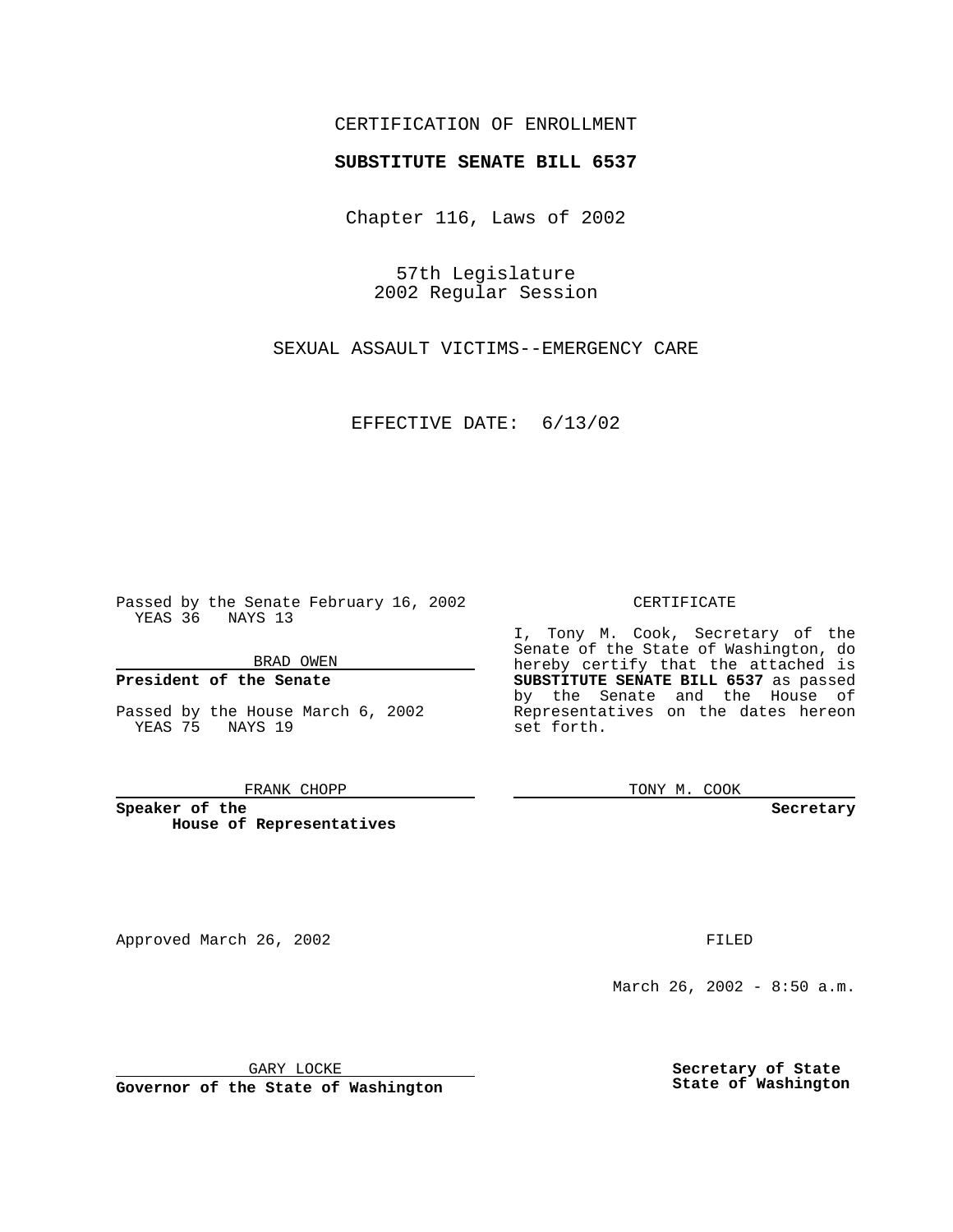## **SUBSTITUTE SENATE BILL 6537** \_\_\_\_\_\_\_\_\_\_\_\_\_\_\_\_\_\_\_\_\_\_\_\_\_\_\_\_\_\_\_\_\_\_\_\_\_\_\_\_\_\_\_\_\_\_\_

\_\_\_\_\_\_\_\_\_\_\_\_\_\_\_\_\_\_\_\_\_\_\_\_\_\_\_\_\_\_\_\_\_\_\_\_\_\_\_\_\_\_\_\_\_\_\_

Passed Legislature - 2002 Regular Session

### **State of Washington 57th Legislature 2002 Regular Session**

**By** Senate Committee on Health & Long-Term Care (originally sponsored by Senators Costa, Winsley, Kohl-Welles, Thibaudeau, Fairley, Kline, Jacobsen, Prentice, B. Sheldon and Keiser)

READ FIRST TIME 02/08/2002.

1 AN ACT Relating to emergency care for victims of sexual assault; 2 amending RCW 70.41.020; adding new sections to chapter 70.41 RCW; and 3 creating a new section.

4 BE IT ENACTED BY THE LEGISLATURE OF THE STATE OF WASHINGTON:

5 NEW SECTION. **Sec. 1.** (1) The legislature finds that:

6 (a) Each year, over three hundred thousand women are sexually 7 assaulted in the United States;

8 (b) Nationally, over thirty-two thousand women become pregnant each 9 year as a result of sexual assault. Approximately fifty percent of 10 these pregnancies end in abortion;

11 (c) Approximately thirty-eight percent of women in Washington are 12 sexually assaulted over the course of their lifetime. This is twenty 13 percent more than the national average;

 (d) Only fifteen percent of sexual assaults in Washington are reported; however, even the numbers of reported attacks are staggering. For example, last year, two thousand six hundred fifty-nine rapes were reported in Washington, this is more than seven rapes per day.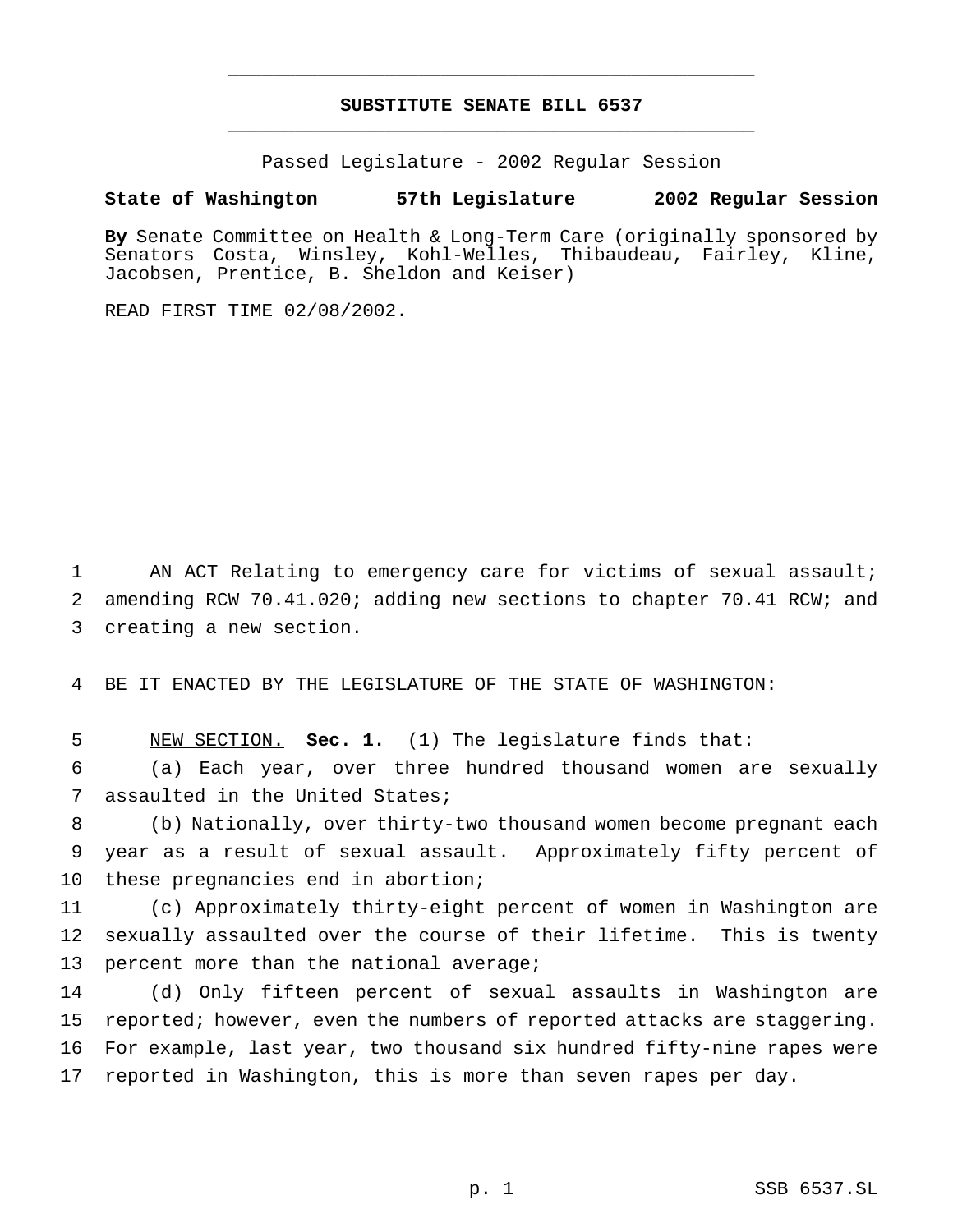(2) The legislature deems it essential that all hospital emergency rooms provide emergency contraception as a treatment option to any woman who seeks treatment as a result of a sexual assault.

 **Sec. 2.** RCW 70.41.020 and 1991 c 3 s 334 are each amended to read as follows:

 Unless the context clearly indicates otherwise, the following terms, whenever used in this chapter, shall be deemed to have the following meanings:

 (1) "Department" means the Washington state department of 10 health $((\div))$ .

 (2) "Emergency care to victims of sexual assault" means medical examinations, procedures, and services provided by a hospital emergency 13 room to a victim of sexual assault following an alleged sexual assault. (3) "Emergency contraception" means any health care treatment approved by the food and drug administration that prevents pregnancy, including but not limited to administering two increased doses of 17 certain oral contraceptive pills within seventy-two hours of sexual contact.

 (4) "Hospital" means any institution, place, building, or agency which provides accommodations, facilities and services over a continuous period of twenty-four hours or more, for observation, diagnosis, or care, of two or more individuals not related to the operator who are suffering from illness, injury, deformity, or abnormality, or from any other condition for which obstetrical, medical, or surgical services would be appropriate for care or diagnosis. "Hospital" as used in this chapter does not include hotels, or similar places furnishing only food and lodging, or simply domiciliary care; nor does it include clinics, or physician's offices where patients are not regularly kept as bed patients for twenty-four hours or more; nor does it include nursing homes, as defined and which come within the scope of chapter 18.51 RCW; nor does it include 32 ((maternity homes)) birthing centers, which come within the scope of chapter 18.46 RCW; nor does it include psychiatric hospitals, which come within the scope of chapter 71.12 RCW; nor any other hospital, or institution specifically intended for use in the diagnosis and care of those suffering from mental illness, mental retardation, convulsive disorders, or other abnormal mental condition. Furthermore, nothing in this chapter or the rules adopted pursuant thereto shall be construed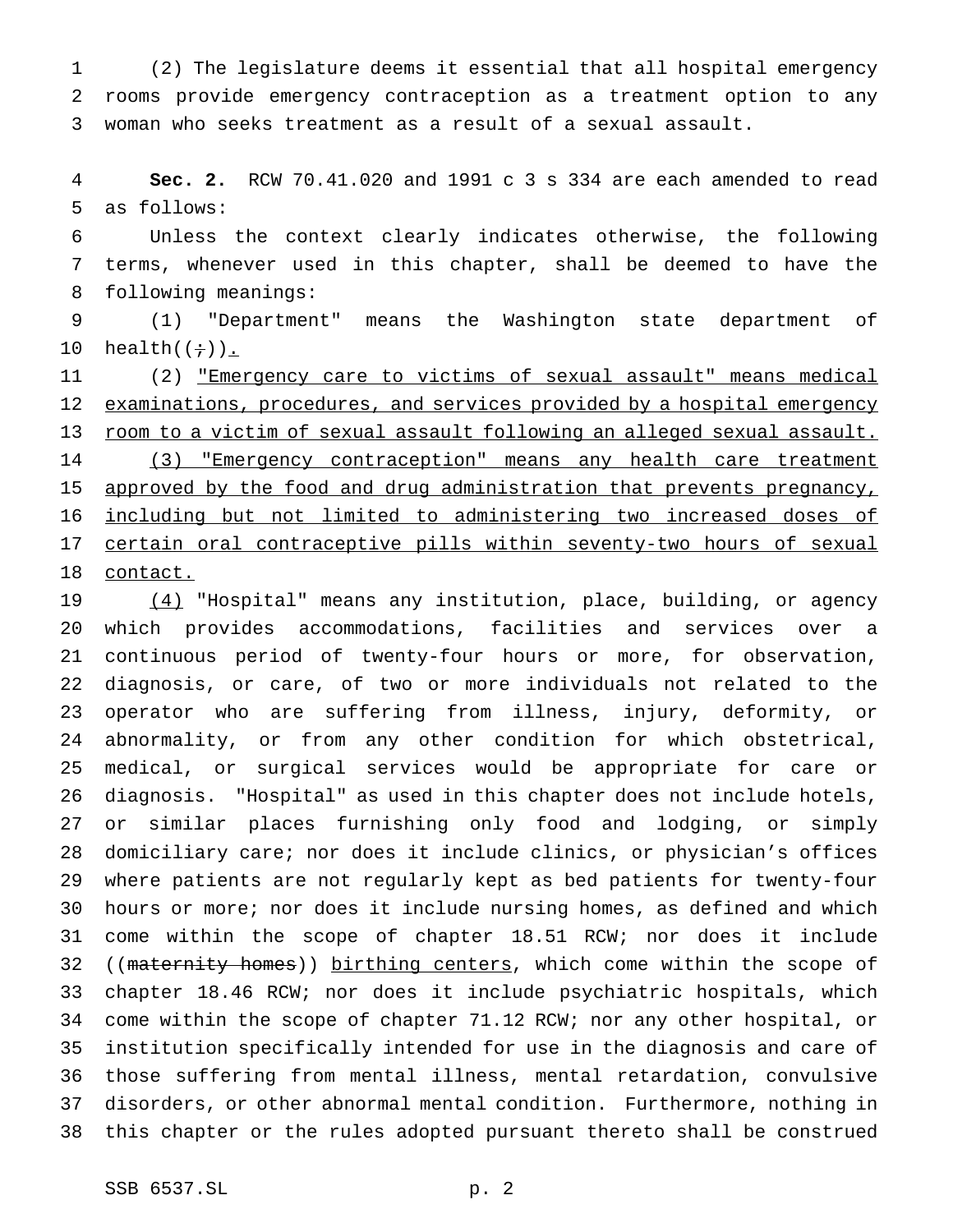as authorizing the supervision, regulation, or control of the remedial care or treatment of residents or patients in any hospital conducted for those who rely primarily upon treatment by prayer or spiritual means in accordance with the creed or tenets of any well recognized 5 church or religious denominations( $(+)$ ).

6  $((+3))$   $(5)$  "Person" means any individual, firm, partnership, corporation, company, association, or joint stock association, and the legal successor thereof.

9 (6) "Secretary" means the secretary of health.

(7) "Sexual assault" has the same meaning as in RCW 70.125.030.

(8) "Victim of sexual assault" means a person who alleges or is

12 alleged to have been sexually assaulted and who presents as a patient.

 NEW SECTION. **Sec. 3.** A new section is added to chapter 70.41 RCW to read as follows:

 (1) Every hospital providing emergency care to a victim of sexual assault shall:

 (a) Provide the victim with medically and factually accurate and unbiased written and oral information about emergency contraception;

 (b) Orally inform each victim of sexual assault of her option to be provided emergency contraception at the hospital; and

 (c) If not medically contraindicated, provide emergency contraception immediately at the hospital to each victim of sexual assault who requests it.

 (2) The secretary, in collaboration with community sexual assault programs and other relevant stakeholders, shall develop, prepare, and produce informational materials relating to emergency contraception for the prevention of pregnancy in rape victims for distribution to and use in all emergency rooms in the state, in quantities sufficient to comply with the requirements of this section. The secretary, in collaboration with community sexual assault programs and other relevant stakeholders, may also approve informational materials from other sources for the purposes of this section. The informational materials must be clearly written and readily comprehensible in a culturally competent manner, as the secretary, in collaboration with community sexual assault programs and other relevant stakeholders, deems necessary to inform victims of sexual assault. The materials must explain the nature of emergency contraception, including that it is effective in preventing pregnancy, treatment options, and where they can be obtained.